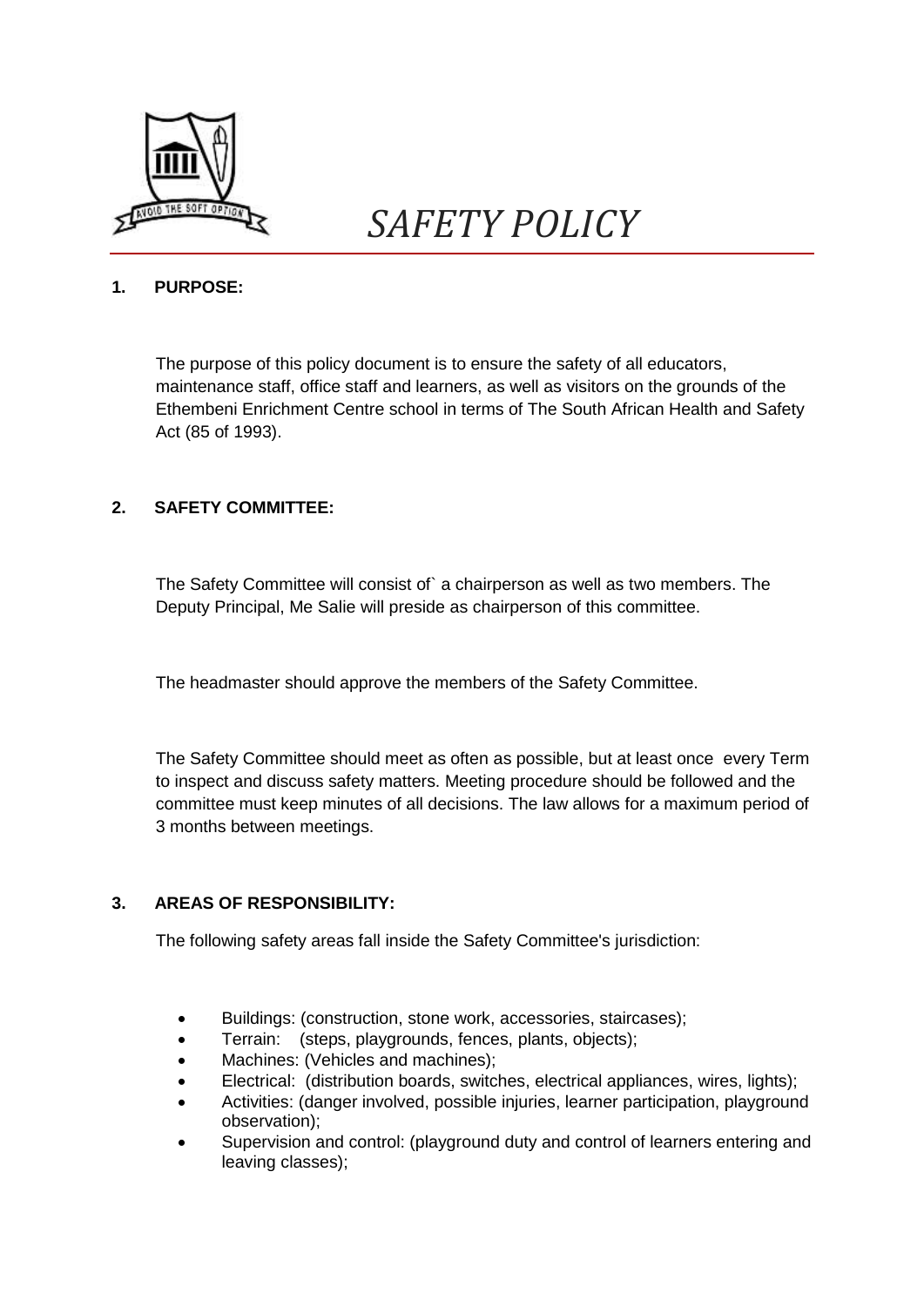- Excursion and tours: (supervision, control and safety of learners, roadworthiness of vehicles);
- Sports fields: (safety on sports fields, protrusions, holes and thorns);
- Glass and windows: (glass doors and window panes, glass containers);
- Articles learners bring to school: (knives, play guns, sharp articles, dangerous weapons; drugs; cell phones).

## **4. WARNING SIGNS:**

Public warning signs should be erected everywhere a possible danger exists like at staircases where people could fall and hurt themselves. A definite inspection should be done of the whole of the school grounds to determine all hidden dangers and to take certain precautions to limit the danger factor.

## **5. NEGLIGENCE:**

Any educator that is in control of a group of learners should take every possible precaution for learner's safety and security. At no time, the learners should be left on their own while the educator goes somewhere. Always arrange for supervision and never leave learners by themselves. The educator must be constantly conscious of the fact that the learner's safety remains the educator's responsibility. When learners use any kind of tool, the dangers in the usage of the tool should first be determined.

An educator must always be able to answer to any query on the safety of the learners. Know the activities learners are involved in, especially during breaks when they sometimes tend to engage in dangerous games.

As an extra safety measure the Educators have to follow the Break Duty Timetable designed for the Ethembeni Enrichment Centre at ALL times

#### **6. CONTINGENCY PLANS:**

The contingency plans for the Ethembeni Enrichment Centre are as follow:

- 1. Control.
	- a. The following hierarchy will exist in the Ethembeni Enrichment Centre's contingency plan. These persons will be in control during any eventuality and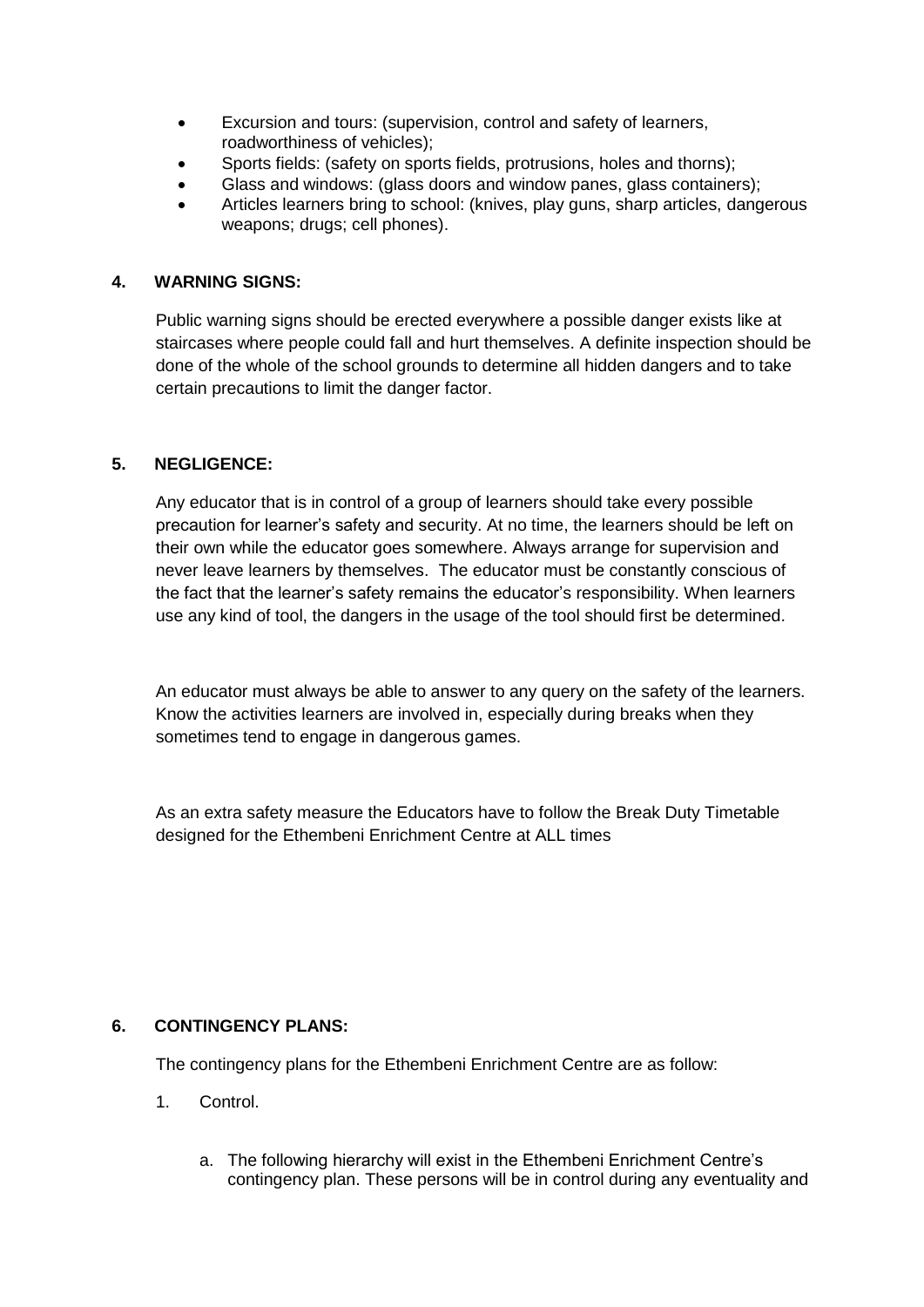their instructions should be followed to ensure the safety of all educators and learners:

- i. The Principal;
- ii. The Deputy Principal
- iii. The HODs
- b. The above-mentioned educators will monitor the situation on ground level and decide on the course of action. They will contact the police or any outside agency according to the need of the situation.
- c. The above-mentioned educators may delegate certain tasks to individuals during the situation.
- d. This contingency plan will be based on two eventuality possibilities namely:
	- i. Armed robbery
	- ii. Disasters

#### 2. Armed Robbery:

- a. In a robbery situation, all educators are only to respond to instructions from the person in control who will either use the intercom, messengers or signals with the bell.
	- b. All learners and educators are to remain calm and stay in the place they are until told to leave.
	- c. Learners keep quite and sit still on their chairs or on the floor. In the case of shooting, all people are to lie down flat on the floor and wait for further instructions.
	- d. At all points of assembly, register must be taken to determine if everybody is present.
	- e. The educators must keep the learners calm.
	- f. All evacuation orders will come from the person in charge.
- 3. Disasters

During any disaster situation, the situation will be judged and the people in control will take the necessary decisions according to the nature of the disaster.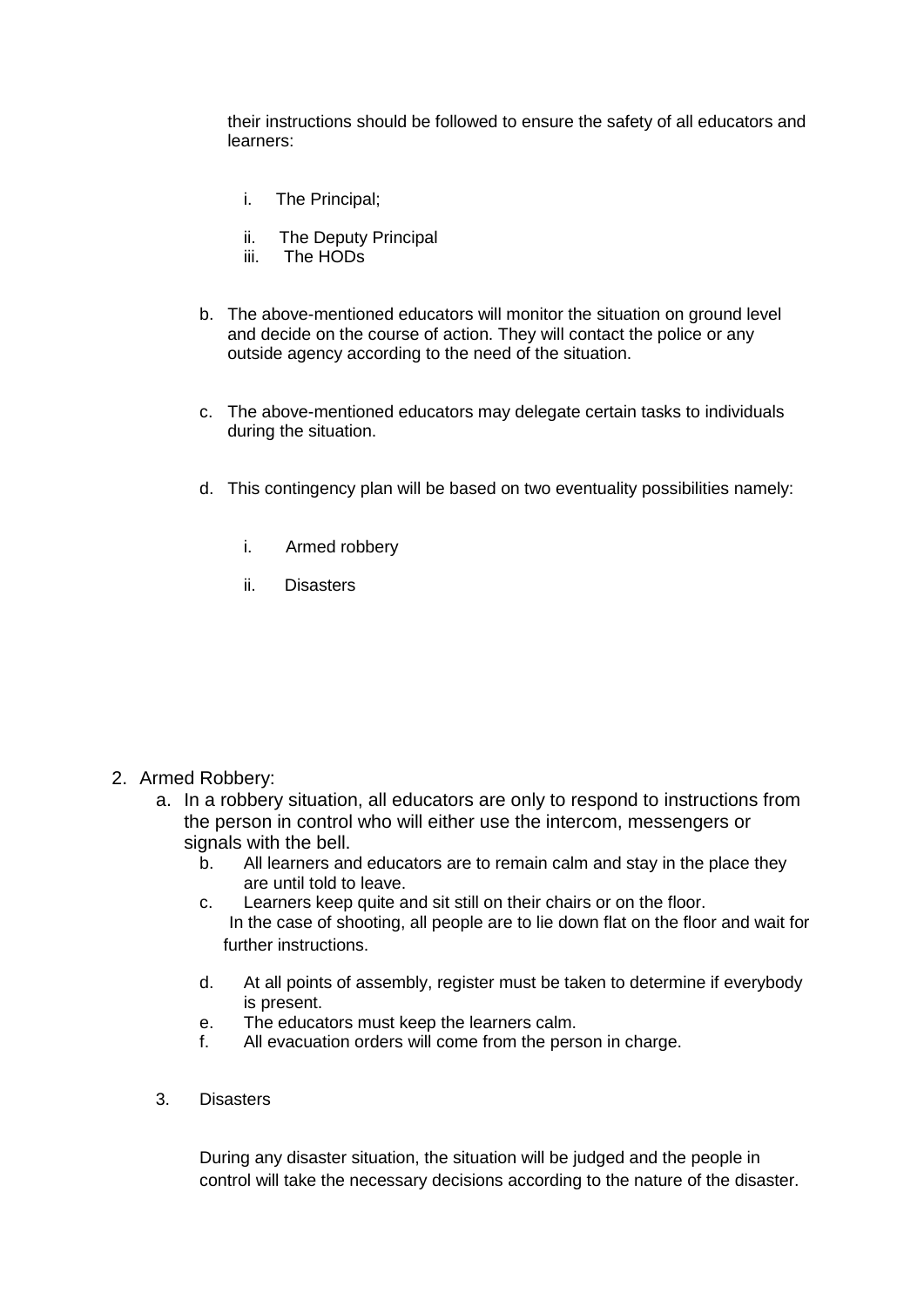Respective orders will be issued to all.

Do not stop for learner/staff belongings.

- 4. Fire
	- a. Sound the Fire Alarm.
	- b. Call the Principal and provide details of the location and extent of the fire.
	- c. Implement "Evacuation" procedures to an outside Assembly Area. In the case of fire the nearest safe exit must be used and the shortest route must be followed to the assembly point of safety.
	- d. Follow "Learner Accounting" procedures.
	- e. Do not re-enter the building until given the "all clear" to do so by the Fire Department or the Principal.
- 5 Assembly Point:
	- a. The Assembly point will always be determined by the emergency situation.
	- b. If the danger zone is not at the sea facing area of the school / Middle Street area, the Assembly point will be on the grass area in front of the Tuck shop.
	- c. If the danger zone is at the front of the school, the Assembly Point will be in Kirkwood Street (to the back of the school)
	- d. The Learners must line-up in alphabetical order according to their respective class groups facing the school building. Grade 8's to the far right, followed by Grade 9 – 12 respectively.
	- e. The Class Educator should take a class list and pen with to the Assembly Point. There the Educator will record on all present. All Learners that cannot be accounted for must immediately be reported to the person in charge.
- 6 Exit routes:
	- a. An Exit Route for each class room, work room; staff room; office; kitchen; computer class and reading room will be displayed clearly in each room and will be explained to each and every one from time to time.
	- b. Where possible the exit route will be indicated by arrows.
	- c. All exit doors should be open at ALL times.
	- 7. Emergency Drills:
		- a. Fire drills: Two drills in the first month of school and then 1 drill for each remaining term.
		- b. Earthquake / severe weather drills: 2 drills per year
		- c. Other drills: Lockdown; shelter-in-place; bomb threat; intruder) : 2 drills per year
		- d. Some of these drills will be table top and functional exercises where the scenario and relevant emergency plan will be discussed and explained by the Class Educator.
		- e. There will also be full scale "mock" exercises.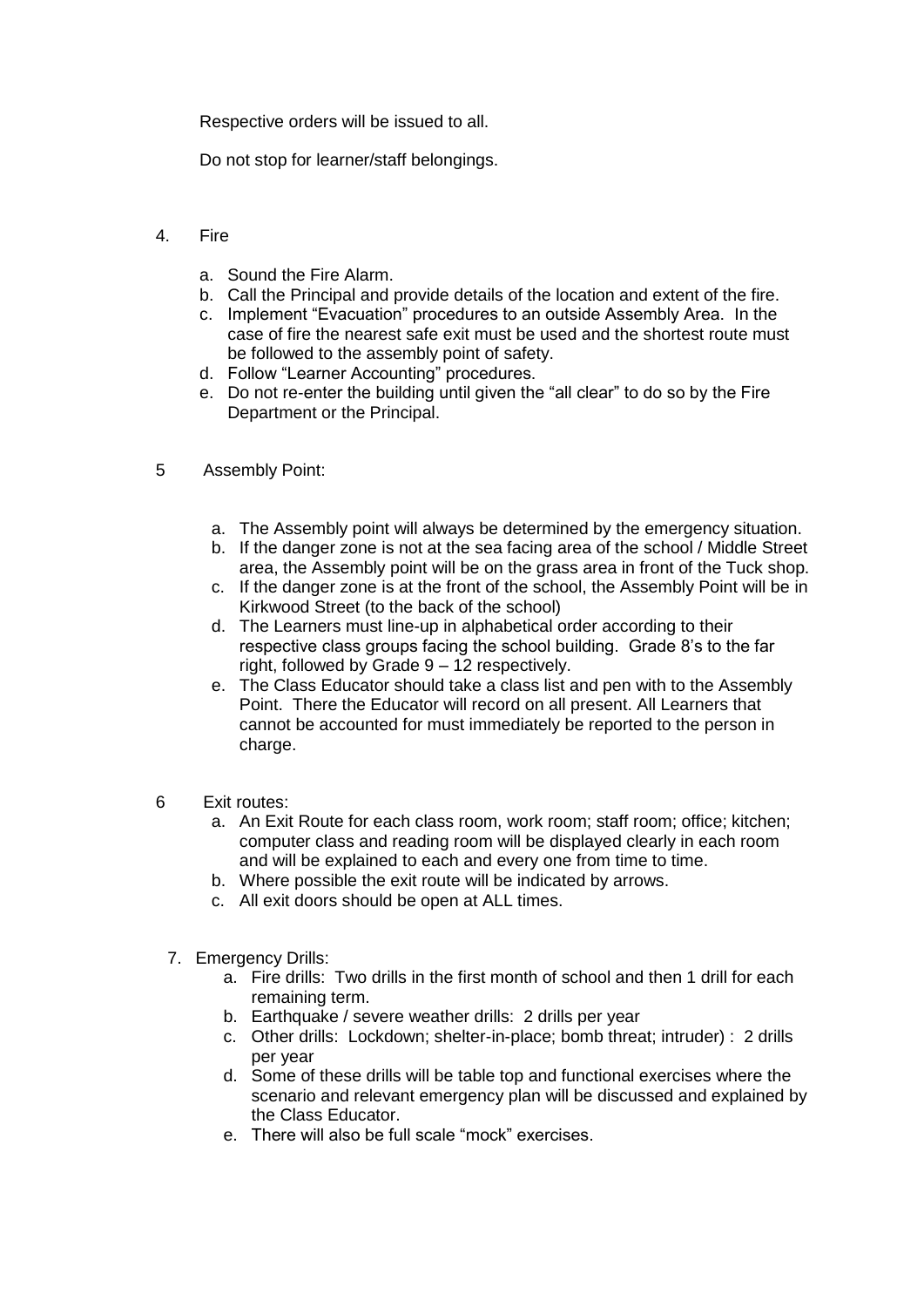# **7. COMMUNICATION DURING AN EMERGENCY**

- 1. School staff and learners must be told what is happening and what to do.
- 2. Parents of learners, and families of staff members, must be informed about the situation, including the status of the learner or family members.
- 3. Timely contact with law enforcement agencies and other emergency response services is necessary for an effective response to the crisis.
- 4. SGB members must be informed and kept updated.
- 5. Information must be transmitted to the EDO at the District Education Office.
- 6. Information must be passed onto other schools which may also be affected by the crisis.
- 7. The following Communication Technology can be used during an emergency at the school: Telephone; Intercom system; Cellular phones; Panic buttons; Alarm system; Core-Talk.

## **8. LIST OF EMERGENCY NUMBERS**

A list of ALL possible emergency telephone numbers must be displayed in the Office; Staff room; Kitchen.

## **9. ACCIDENTS AT SCHOOL**

- 1. Report the accident / allergy / asthma attack to the Principal or main administration office.
- 2. Keep the learner comfortable.
- 3. Move the learner only for safety reasons.
- 4. Use only medication that was prescribed for the learner. (In learners' bag or kept in office for specific learner).
- 5. The parents / guardian of the learner will be informed and seek further instructions from them.
- 6. If necessary, the Principal / Secretary will call the Ambulance / Emergency Medical Services.
- 7. Staff can provide for immediate medical attention including performing necessary life-sustaining measures until trained Emergency Medical Services arrives.
- 8. For relatively minor events the Learner will be treated in the main office.
- 9. Secretary to complete an incident report.

## **10. ASSAULT**

- 1. Report to the Principal the type and number of injuries and if assailant is still in area.
- 2. Provide a good description of the assailant (clothing; height etc.)
- 3. Give the location of the assault.